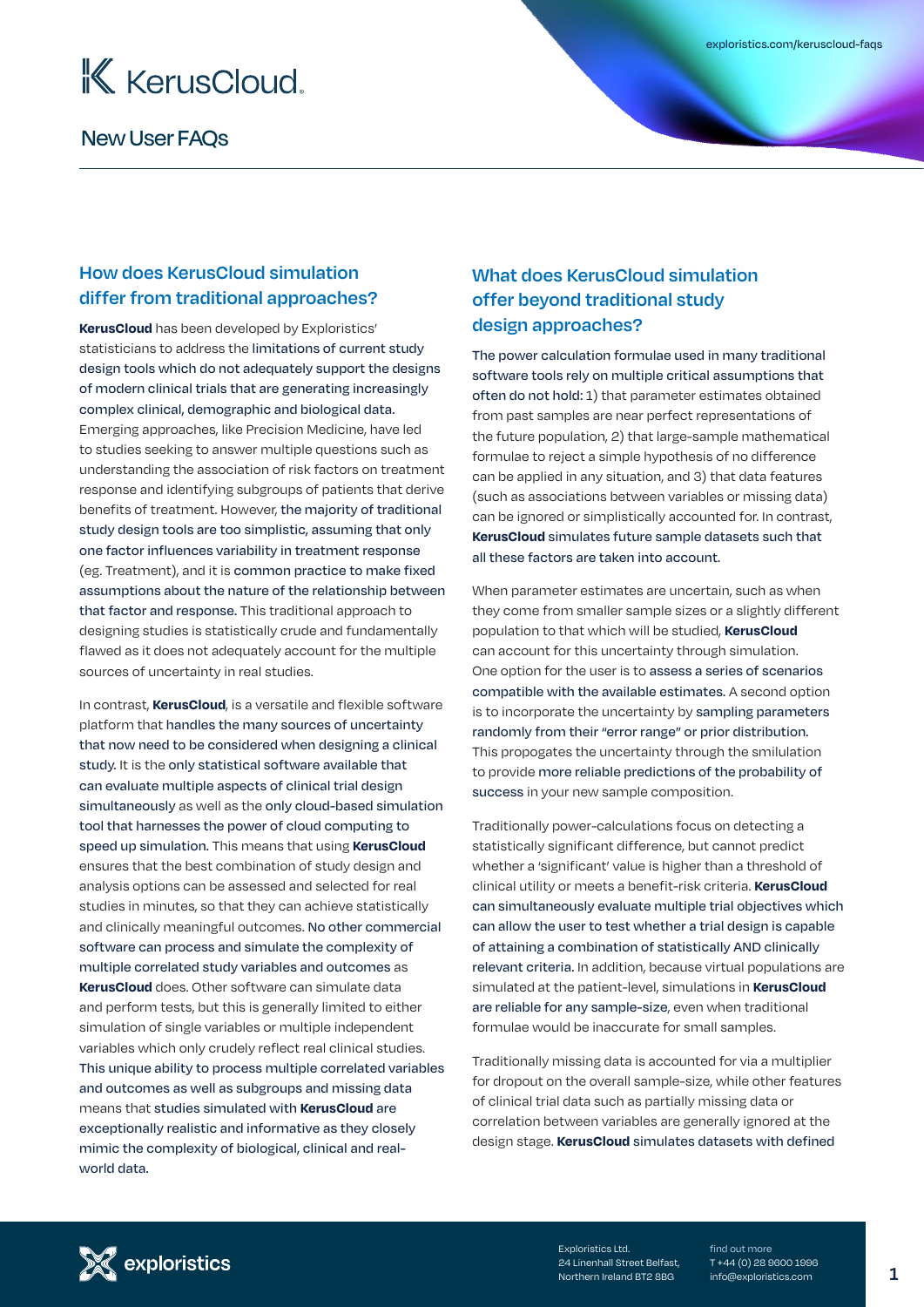

correlations to any number of other variables and variable types, and allows data features such as missingness to be related to other variables. By seamlessly incorporating these factors into the design and analysis **KerusCloud** quantifies the impact of these potentially critical factors on the probability of success.

#### **Where does the data come from for KerusCloud simulations?**

**KerusCloud** uses real data to create the synthetic data sets used for simulations. The real data comes from multiple sources, including the scientific literature, patient-level data and expert opinion. Patient-level data can be automatically imported into the platform via our proprietary Kerus Data importer (KDi) technology in the form of summary statistics from existing patient-level data sets. Many users of **KerusCloud** have access to their own internal patient databases. Alternatively, Exploristics sources its patient-level data from a range of databases and exclusive partnerships with data providers.

A common source of patient-level data comes from investigator-led observational studies. These studies are instrumental as they typically contain the risk factors and endpoints, measured over timeframes, that are relevant for clinical trials. These data can be augmented with publicly available statistics from the published literature and insights from experts and key opinion leaders (KOLs) in the relevant therapeutic field. All data sources are synthesised into an integrated database that captures the relevant knowledge and associated uncertainty using a range of data models. We have also created a data strategy team to proactively create a library of disease-specific databases that can be shared with **KerusCloud** users.

# **What are the recommendations for correlation starting values in a simulation?**

Using literature searches for correlations between variables may give some indication of correlation values, although these may sometimes be imprecise. The advantage of **KerusCloud** is the ability to experiment with a range of values to suit your needs. By building in uncertainty, a more robust trial can be designed to account for the limitations of current knowledge.

#### **What are the system requirements for KerusCloud?**

As a cloud-based platform, there are no specific hardware requirements. To use **KerusCloud** you will need an internet connection (recommended ≥1.5MBps and ≤50ms latency), a screen with sufficient resolution (recommended at least 1366x768 pixels) and a Chromium or Mozilla-based browser such as Chrome or Firefox.

## **What statistical methods are available in KerusCloud?**

User guide bundles are available with **KerusCloud** which give an overview of the statistical methods incorporated into the software, as well as the terms included in the application. The statistical methods within **KerusCloud**  are constantly updated to keep abreast of new statistical innovations. This builds on an extensive library of standard statistical analyses; methods such as ANOVA, T-tests, tests for categorical data, and non-parametric analyses.

## **What does the KerusCloud workflow look like?**

**KerusCloud** has a simple set of dashboards and a natural workflow which makes it easy to use. The User Dashboard displays each project being evaluated helping to keep track on progress. Individual projects can then be viewed on the Project Dashboard.

Here, the user can easily navigate a series of intuitive point and click Wizards to rapidly build, evaluate and manage a trial project that may contain multiple study configurations to test including:

#### **Virtual Population**

variables, advanced options, correlations, scenarios

*<u>Design</u>* 

sample-sizes and treatment allocations

**Analysis** analyses and summaries

#### **C** Decision Criteria

comparisons, thresholds and combinations



Exploristics Ltd. 24 Linenhall Street Belfast, Northern Ireland BT2 8BG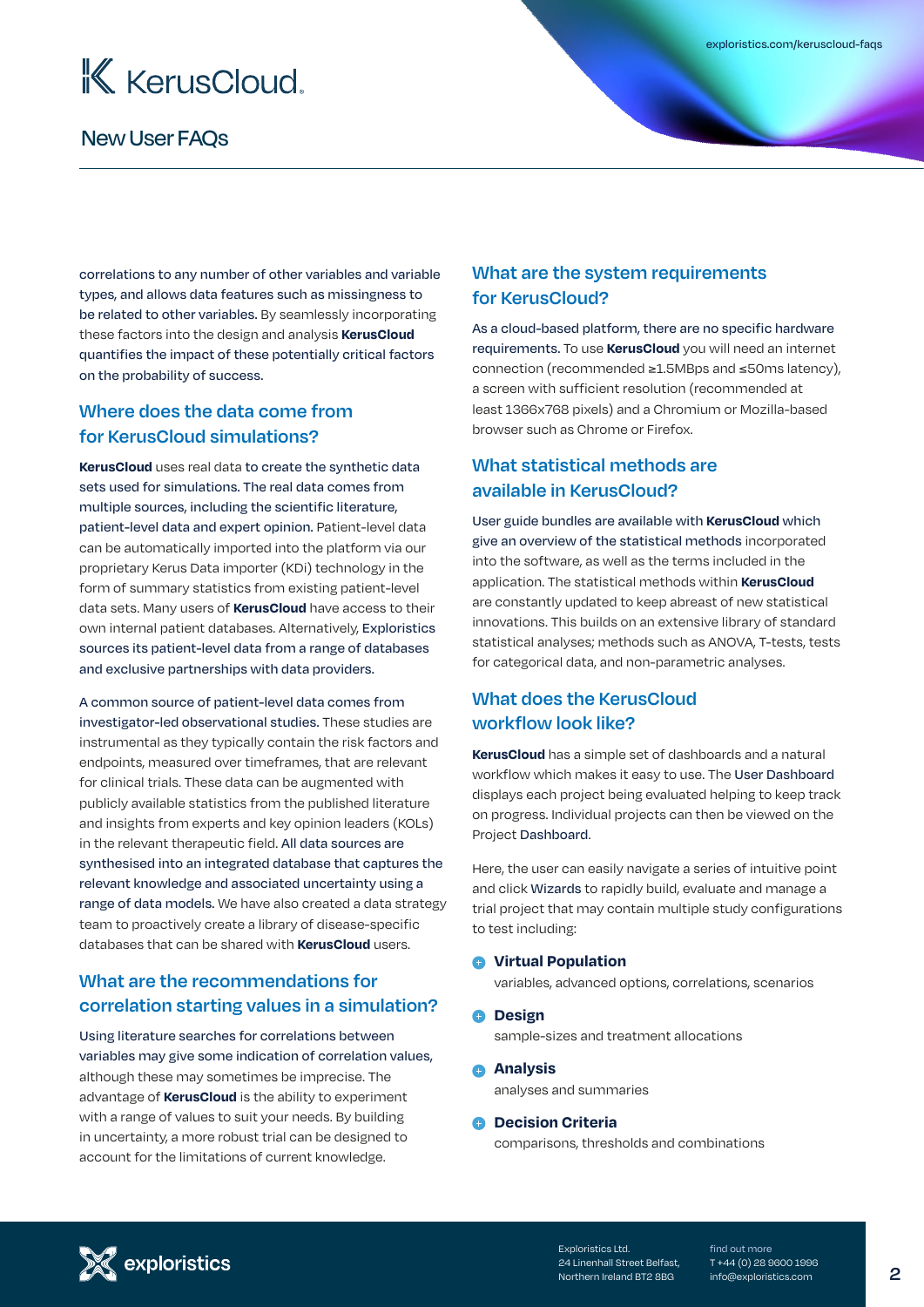

The user defines the statistical tests to run, and which criteria define a success. Thousands of Monte Carlo simulations are then conducted to evaluate the performance of the design, analysis and decision options. Typically, these take minutes to run. **KerusCloud** simulates the data, performs the tests and evaluates objectives and returns a simple graphical output summarising the likelihood of success for each objective in each trial configuration.

Further information on the **KerusCloud** dashboard is available on the Exploristics website at [https://exploristics.](https://exploristics.com/keruscloud-platform-overview/) [com/keruscloud-platform-overview/](https://exploristics.com/keruscloud-platform-overview/).

#### **What does the output from KerusCloud look like?**

The end result of a **KerusCloud** simulation run is an interactive heatmap, which summarises the probability of achieving each of a set of relevant success criteria and a range of different scenarios.

For every combination of variables the probability of demonstrating a benefit of treatment has been quantified, with values above the target (success) coloured orange and those below (failure) in blue. You can subset the heatmap using the drop-down boxes at the top, alter the probability of success threshold with the slider or highlight a row to generate a bar-graph showing the probability of success as a function of sample-size.

These interactive graphics enable results to be simply visualised and explored more extensively, facilitating the identification, extraction and interpretation of important results and features in the data. Key insights can be shared more easily within and across project teams so that researchers can identify factors critical to success, quantify the cost/benefit of available options and take action to mitigate risks resulting in an optimised plan.

Further information on the interactive heatmap is available on the Exploristics website at [https://exploristics.com/](https://exploristics.com/keruscloud-platform-overview) [keruscloud-platform-overview](https://exploristics.com/keruscloud-platform-overview).

## **Can simulated data be exported for analysis in another programme?**

Yes, simulated data is easily exported in a ZIP file containing all the Virtual Population simulation data in multiple comma-separated value (.csv) files with a manifest file for ease of management and reference.

#### **Can my project be accessed/ retrieved at a later date?**

Yes, each user has an associated workspace where they can define their custom study designs. The study designs, analyses, decision criteria and simulated results are stored securely within the workspace and are available to edit and view each time they log in to the **KerusCloud** platform.

## **How does KerusCloud handle so many large simulations?**

**KerusCloud** has increased processing power with up to 96 parallel cores for a single simulation and an intelligent process management system which boosts processing power as needed, so even the most complex simulations can be run in minutes and the results reviewed in real time. The software is hosted on Amazon Web Services (AWS), where the Kerus statistics engine benefits from the scalability and performance of the cloud. This allows **KerusCloud** to produce results within minutes, even for large and computationally intensive simulations.

#### **How secure are my data, simulations and results within KerusCloud?**

**KerusCloud** offers best in class security with unparalleled cloud security measures and multi-factor authentication for complete control over access rights. In addition, it is a cloud-based application that harnesses the security already provided by Amazon Web Services (AWS). **KerusCloud** is deployed in a "Virtual Private Cloud" on AWS which is logically isolated from all other virtual networks. Here, **KerusCloud** data is protected by multiple layers of security so that only the owner of what is stored can gain access. Importantly, Exploristics does not hold any patientlevel data in the cloud as the information is extracted for use in **KerusCloud** in the form of summary statistics.



Exploristics Ltd. 24 Linenhall Street Belfast, Northern Ireland BT2 8BG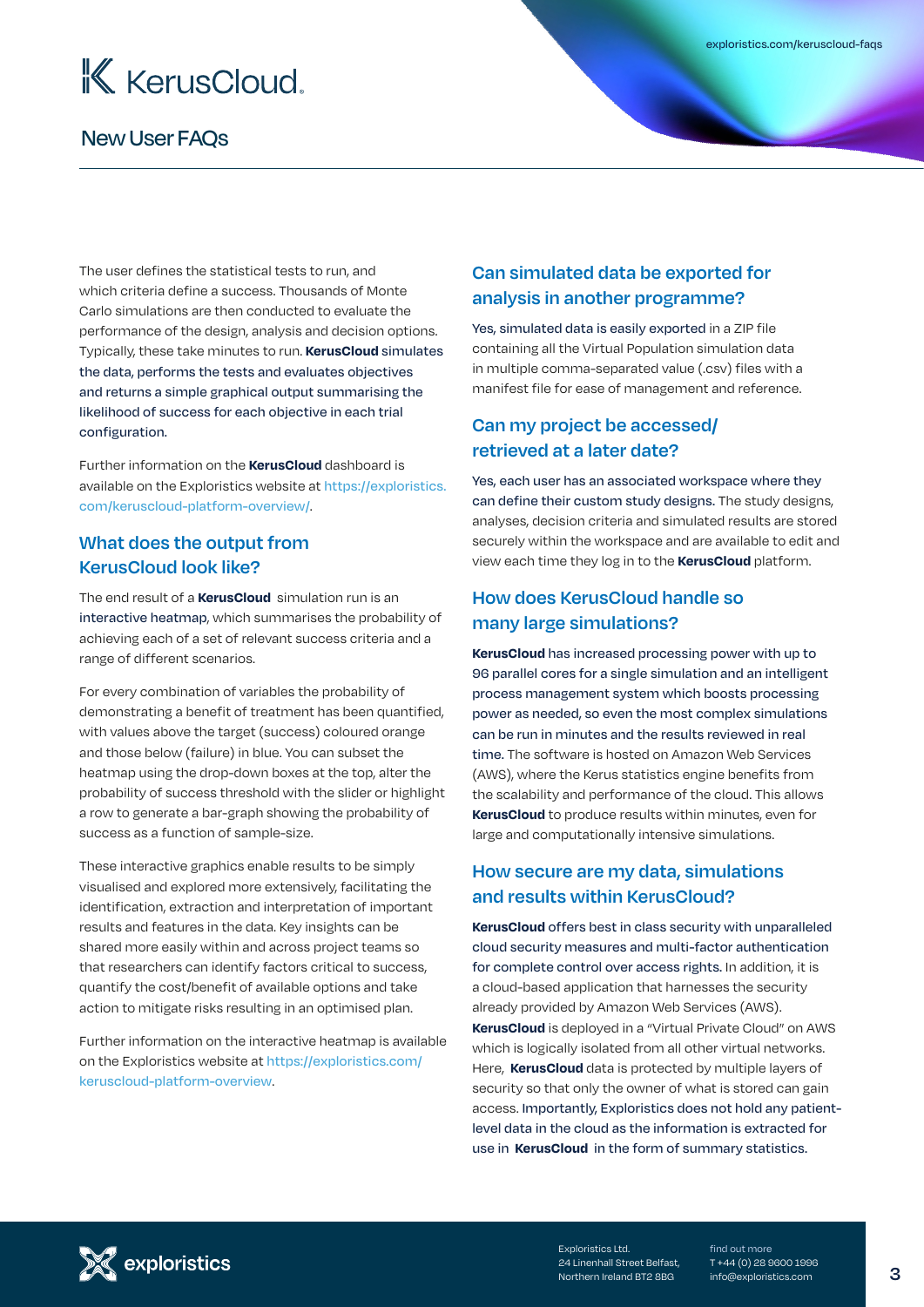

#### **How secure is KerusCloud as a platform?**

**KerusCloud** is an extremely secure software platform. It has been extensively audited by Vertical Structure, an independent cyber security advisory company specialising in providing human focused security and penetration testing services for web applications, cloud infrastructure and mobile applications. The objective of the auditing process is to identify weaknesses and points of entry within the Kerus Cloud UI source, identify potential areas of intrusion, including configuration issues and application vulnerabilities. Static Analysis was carried out in August 2019 and Penetration Testing in December 2019. Exploristics continues to work with third party cybersecurity experts for the purpose of penetration testing to ensure that our platform remains secure against cyber attacks.

#### **How robust is KerusCloud?**

**KerusCloud** is a very robust software capable of assessing many parameters in the simulation of data as well as performing statistical validity and quality control checks at each stage of the input, simulation and analysis of your theoretical trials. Development follows a strict workflow containing quality control steps, including code review, creation of test scripts and testing. All testing has agreed acceptance criteria. We run daily smoke-tests to ensure integration of features does not cause regression of existing functionality. Aside from testing within the development team, we also allow beta-users to test the software prior to general release.

To support the user, embedded within **KerusCloud** is a range of checks that prevent implausible options from being selected. **KerusCloud** performs checks on each variable input to ensure it conforms to set limitations e.g. standard deviation must be greater than 0. This offers protection against users providing erroneous inputs.

## **Is there a limit to the number of variables I can include in my study design?**

No, in **KerusCloud** you may define the size and complexity of your study without limitation on the number of variables included.

#### **Are there options for testing multiple scenarios in a single simulation run?**

**KerusCloud** has the option to create multiple scenarios for 1) variable parameter values, 2) correlations and 3) other advanced data features within a single project. The specified values for each scenario (or combination of scenarios) are then simulated in series, effectively allowing a researcher to simulate multiple trials but reducing the need to enter other study information repetitively.

## **What happens if I set a distribution for variable parameter or correlation value in KerusCloud?**

If variable parameter values or correlations are entered as distribution-based, **KerusCloud** randomly draws values from this distribution and uses these drawn values as the parameter values in the simulated datasets. This is effectively a Bayesian approach, with the distribution providing the prior for the parameter, and the resulting probability of success an "assurance".

#### **Can you simulate longitudinal data in KerusCloud?**

Yes, it is possible to generate correlated longitudinal data but the analysis options do not currently include any related analyses. This is included in our ongoing product Roadmap for **KerusCloud**.



Exploristics Ltd. 24 Linenhall Street Belfast, Northern Ireland BT2 8BG

find out more T +44 (0) 28 9600 1996 info@exploristics.com